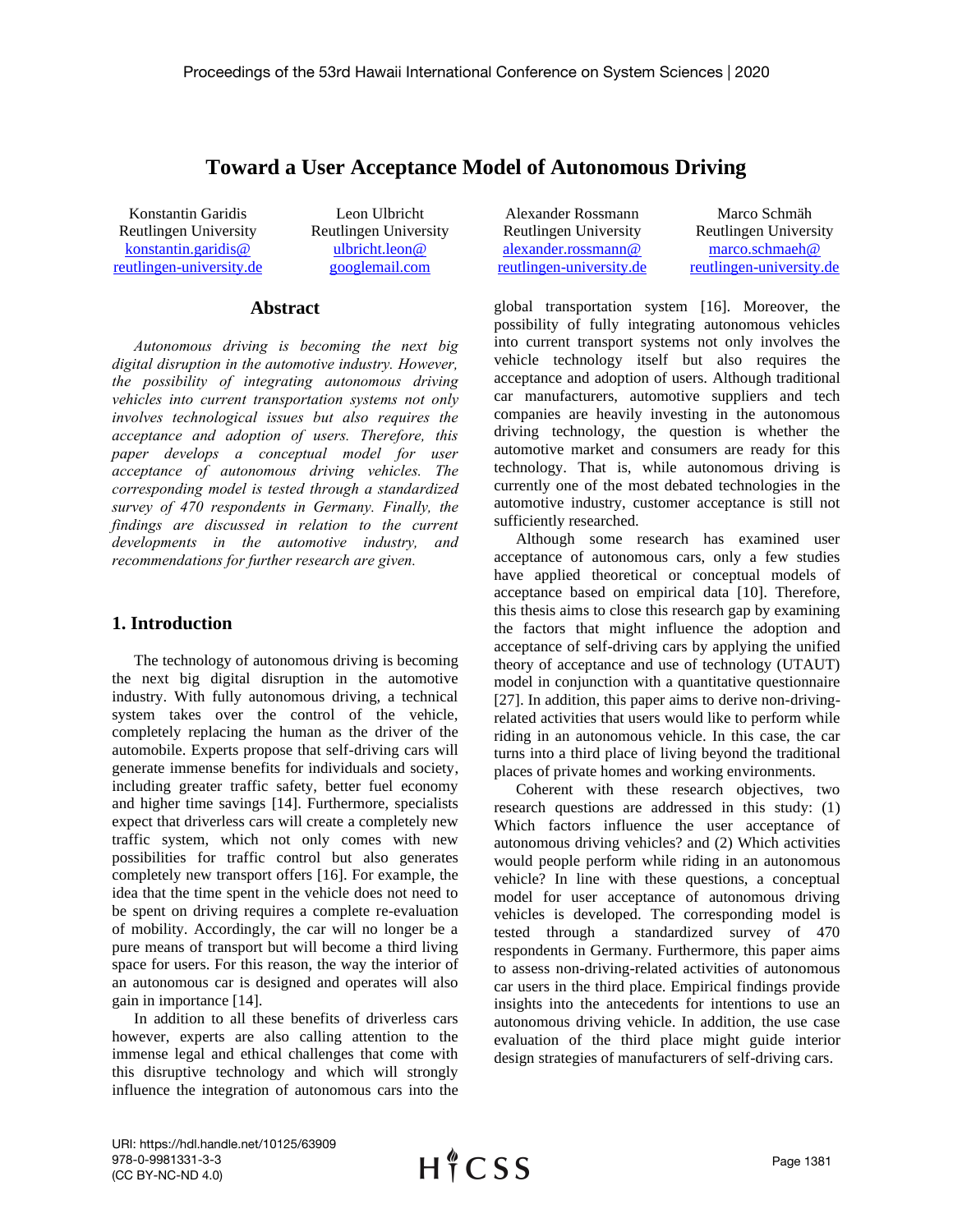### **2. Theoretical Background**

With the growing attention to autonomous driving, researchers and car manufacturers are striving for a consistent definition of autonomous driving. According to various authors [1], the term "autonomous" means having the power to self-govern. According to this, driving autonomously entails the independent and targeted driving of a vehicle in real traffic situations without the intervention of a driver [13].

Throughout the paper, terms such as "self-driving" and "fully automated vehicles" are used as synonyms for autonomous vehicles. However, even if basic definitions of autonomous driving all focus on the similar characteristics of an autonomous car, the Society of Automotive Engineers (SAE) is working to provide a common understanding of the term by defining five different classifications of automation levels, ranging from "No Driving Automation" (0) to "Full Driving Automation" (5). Levels 0–2 classify cars as using assistant technologies such as object detection and collision control, but the driver is still the main operator of the vehicle. Similarly, levels 3 and 4 represent autonomous cars that can drive autonomously, but the driver still needs to be ready as a fallback to take control. Level 5 vehicles are fully automated and do not require a driver at all [25].

This paper additionally investigates the evaluation of use cases in the third place. The term "third place" is of particular significance and needs to be defined more precisely. Oldenburg [20] describes "third places" as informal public gathering places, such as cafés, pubs, and libraries. Thus, they differ from a person's home, which is considered the first place in life, and the work environment, which is viewed as the second place [20]. In the context of autonomous driving, the car is regarded as the third place, becoming another essential area outside the home and office.

In the past few years, studies on the acceptance of autonomous driving technology have evolved. The current study selected studies on SAE levels 4 and 5 of driving automation, to obtain comparable results of high and full automation. Furthermore, the review is limited to peer-reviewed studies published in English. [Table 1](#page-2-0) classifies the studies according to research method, location, number of respondents, general level of acceptance, and so on.

Most studies have also been carried out in highincome Western countries. Furthermore, most user acceptance studies have taken place in the United States, possibly because the country was one of the first to recognize and explore the potential of autonomous driving technology. In the most recent study, Hein et. al. [10] conducted their survey in Germany using a marketing agency. The overall level of acceptance in the studies varies significantly, and therefore, no similarities or trends can be derived. A majority of the studies evaluated the acceptance level by asking respondents about their intention to use, willingness to buy and positive impressions. In some studies [15, 23, 24] respondents were asked to rate their technology acceptance on a scale. Bansal et al. [3] and Payre et al. [23] evaluated willingness to pay under the assumption that consumers are willing to use selfdriving vehicles. These studies evaluated either a specific value or a range at which respondents were willing to pay for fully autonomous driving features. The willingness to pay mostly varied between 1,000 and 5,000 USD.

In their study, Rödel et al. [24] used the car technology acceptance model of Osswald et al. [21], which extends the Technology acceptance model. While they do not explicitly focus their survey on cars of automation level 4 or 5, they also took the expected user experience into account. Several studies [5, 17, 19] partly used the UTAUT model as a framework to gain a better understanding of the factors affecting the construct "intention to use". Hein et al. [10] made use of the technology acceptance model to assess users' adoption of autonomous cars while integrating moderating factors into their model. They found that the instrumental benefits of "work", "internal socializing", "external socializing", "entertainment" and "reading" have significant influences on the perceived usefulness of driving an autonomous car.

In summary, the literature provides inconsistent results on the definition of the user acceptance of autonomous cars. Most studies are of exploratory character that looked into general acceptance and don't use methods that measure explicit user acceptance effects. Therefore, this study focuses on an extensive examination of what influences people's acceptance of using autonomous cars. This is achieved by making use of UTAT, as extensive user acceptance model in current research. In addition, to further complement the current research, this study fills the research gap on which tasks users would like to perform while riding in an autonomous car and their influence on acceptance.

### **3. Conceptual Model**

The second version of the UTAUT model [27], serves as a basis for the proposed research model in this paper. Several core constructs of the UTAUT2 model represent an integral part of the research topic and are complemented by constructs that have previously been identified in literature. Given the limited amount of space for conference papers, we focused on the main theoretical foundation of each relevant construct and hypothesis.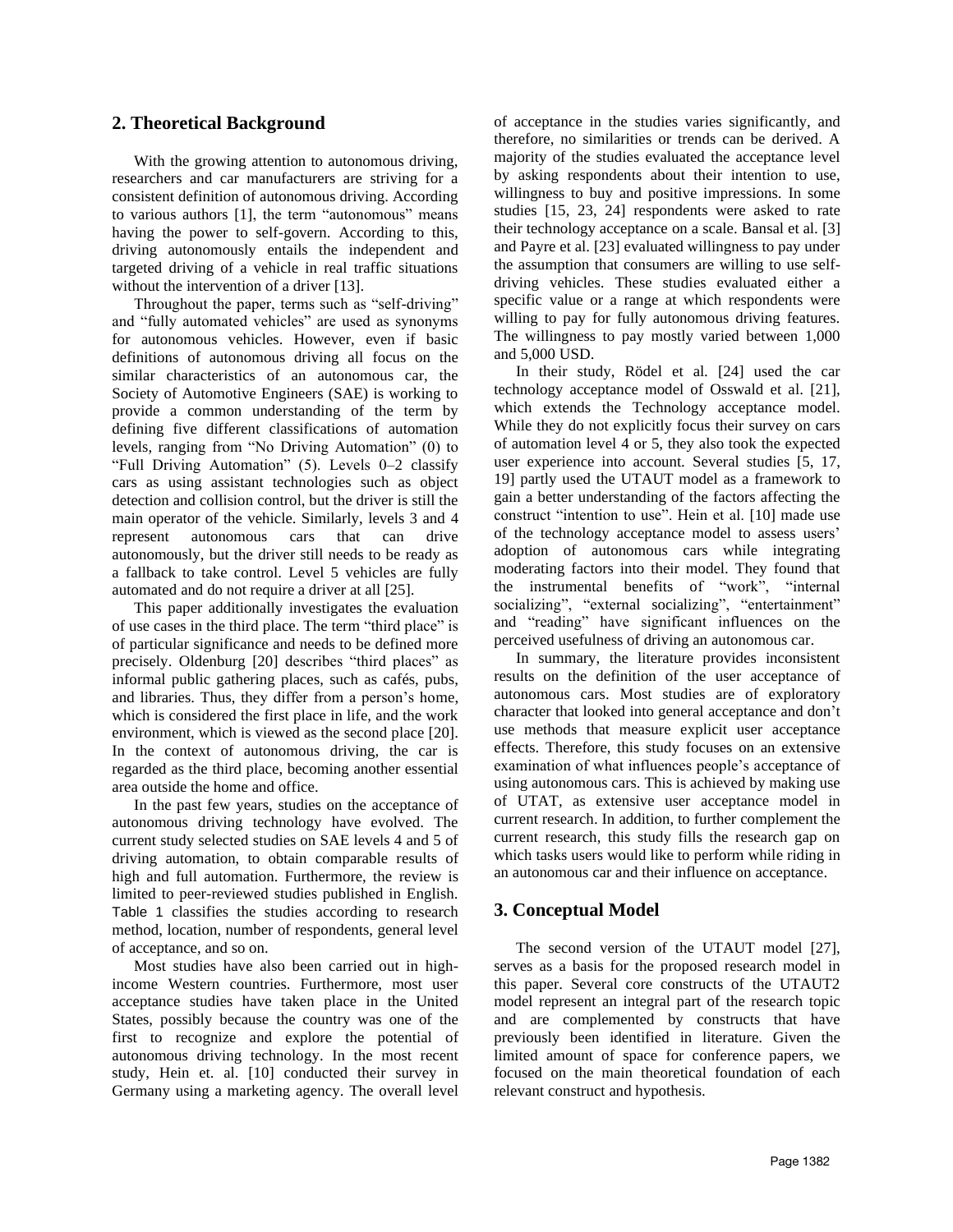<span id="page-2-0"></span>

| <b>Authors</b>                | <b>Title</b>                                                                                                                                             | <b>Method</b>                                      | Location      | Sample   | <b>General Level of</b><br>Acceptance                 |
|-------------------------------|----------------------------------------------------------------------------------------------------------------------------------------------------------|----------------------------------------------------|---------------|----------|-------------------------------------------------------|
| Payre et al. 2014             | Intention to use a fully automated car: attitudes<br>and a priori acceptability                                                                          | Interview/paper-<br>based survey/<br>online survey | France        | 5/45/421 | General acceptance:<br>68.1% above 4/7 on a<br>scale  |
| Rödel et al. 2014             | Towards autonomous cars: the effect of<br>autonomy levels on acceptance and user<br>experience                                                           | Online survey                                      | Austria       | 336      | Intention to use:<br>3.04/6                           |
| Bazilinskyy et al. 2015       | An international crowdsourcing study into<br>people's statements on fully automated driving                                                              | Three online<br>surveys                            | 112 countries | 8.862    | Positive attitude<br>toward automated<br>driving: 39% |
| Choi and Ji 2015              | Investigating the importance of trust on adopting<br>an autonomous vehicle                                                                               | Survey                                             | South Korea   | 552      | n/a                                                   |
| Kyriakidis et al. 2015        | Public opinion on automated driving: results of<br>an international questionnaire among 5000<br>respondents                                              | Online survey                                      | 109 countries | 4.886    | Enjoyable mean:<br>$3.49/5$ on a scale                |
| Bansal et al. 2015            | Assessing public opinions of and interest in new<br>vehicle technologies: an Austin perspective                                                          | Online survey                                      | Austin, Texas | 347      | Interest in having<br>level $4$ AVs: $81\%$           |
| Benleulmi and Blecker<br>2017 | Investigating the factors influencing the<br>acceptance of fully autonomous cars                                                                         | Online survey                                      | USA/Germany   | 313      | n/a                                                   |
| Madigan et al. 2017           | What influences the decision to use automated<br>public transport? Using UTAUT to understand<br>public acceptance of automated road transport<br>systems | Experiment<br>questionnaire<br>survey              | Greece        | 315      | n/a                                                   |
| Nordhoff et al. 2018          | Acceptance of driverless vehicles: results from a<br>large cross-national questionnaire study                                                            | Online survey                                      | 116 countries | 7.755    | n/a                                                   |
| Hein et al. 2018              | What drives the adoption of autonomous cars?                                                                                                             | Interview/online<br>survey                         | Germany       | 16/643   | Adoption intention<br>mean 4.47/7                     |

**Table 1 Overview of Studies on User Acceptance of Autonomous Cars**

The construct performance expectancy is the strongest predictor of behavioral intentions and has a positive influence on the intention to use [27]. The positive effect of performance expectancy on the acceptance of autonomous vehicles has been investigated and validated in various articles [19, 24].

**Hypothesis 1:** Performance expectancy has a positive effect on behavioral intentions.

The construct effort expectancy gives valuable insights into the perceived difficulty in using autonomous driving systems and has a positive influence on intention to use. The impact of effort expectancy plays a significant role in the context of autonomous vehicle acceptance [5, 19].

**Hypothesis 2:** Effort expectancy has a positive effect on behavioral intentions.

Social influence exerts an impact on drivers' individual behaviors through compliance, internationalization and identification. In many cases, cars and their specific technology are perceived as status symbols. The identification with autonomous vehicles can be advanced through the link between acceptance and social influence [5, 17, 21].

**Hypothesis 3:** Social influence has a positive effect on behavioral intentions.

Hedonic motivation, also referred to as perceived enjoyment, is an important construct that can be used to predict consumers' intentions to use an autonomous vehicle. Madigan et al. [17] found that hedonic motivation was the strongest predictor of intention to use. Other studies have also explored the relevance of hedonic motivation in the autonomous driving context [5, 17, 21].

**Hypothesis 4:** Hedonic motivation has a positive influence on behavioral intentions.

The price–value ratio of autonomous vehicles is regarded as a critical factor for user acceptance. The low willingness to pay for autonomous vehicle systems indicates cost as an area of concern. However, the price–value of autonomous driving is likely to positively influence the intention to use autonomous driving vehicles [5].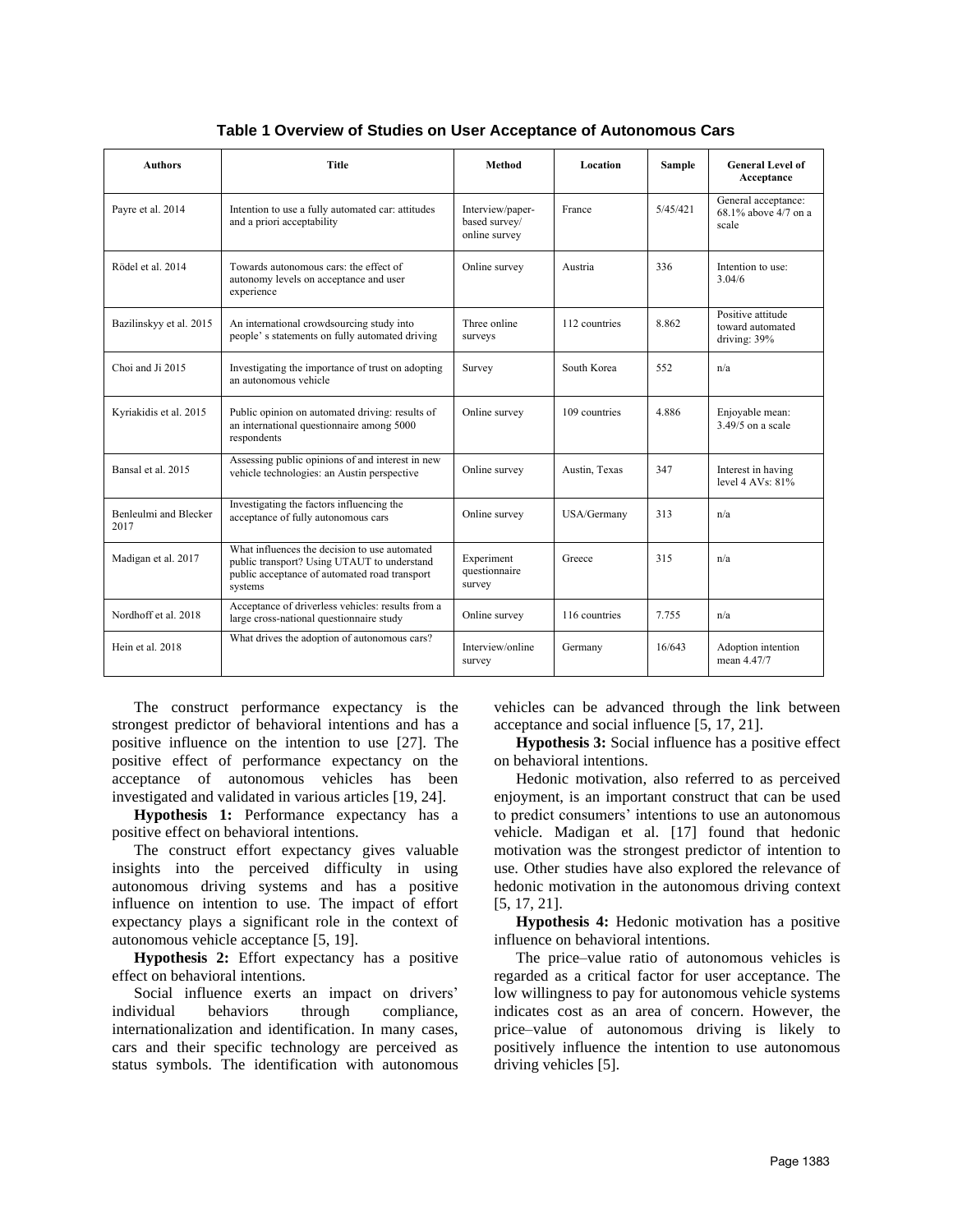**Hypothesis 5:** An attractive price–value evaluation has a positive effect on behavioral intentions.

Many studies regard environmental friendliness of autonomous vehicles as a major benefit. In the study of Schoettle and Sivak [26], survey participants perceived less traffic congestion, lower vehicle emissions and better fuel economy as major benefits of autonomous driving. These findings are also in line with those of Bansal et al. [3].

**Hypothesis 6:** Environmental friendliness has a positive effect on behavioral intentions.

Desire for control is also a significant factor influencing the acceptance of autonomous vehicles. Respondents consistently express concern about the idea of handing over complete control to the vehicle. More than 90% of respondents in the surveys of Schoettle and Sivak [26] still wanted to have the power of the steering wheel plus gas and brake availability to control the fully autonomous vehicle when desired.

**Hypothesis 7:** Desire for control has a negative effect on behavioral intentions.

Loss of driving pleasure is another construct added to the model. Some respondents fear the loss of driving pleasure when manual steering devices disappear and the system takes full control of all driving activities. Respondents in the studies of Bazilinskyy et al. [4], Kyriakidis et al. [15] and Rödel et al. [24] preferred manual driving to automated driving because of the "joy of driving".

**Hypothesis 8:** Loss of driving pleasure has a negative effect on behavioral intentions.

Safety is the most significant factor driving the acceptance of autonomous vehicles and is perceived as both a facilitator to and an obstacle of autonomous vehicles. For example, Schoettle and Sivak [26] showed that respondents expected autonomous vehicles to help reduce car crashes. On the other side, even more respondents are worried about safety consequences of equipment failure or system failure. However, in the majority of the reviewed studies, respondents predominantly perceived safety as the greatest concern. The perceived level of safety is expected to positively influence behavioral intentions.

**Hypothesis 9:** Safety has a positive effect on behavioral intentions.

Security of the system and the vehicle is another important construct. Respondents consistently expressed concerns about vehicle and system security. Respondents in the survey of Hein et al. [10] rated security especially in terms of hacking and data theft as a concern. Therefore, security is expected to positively correlate with the intention to use.

**Hypothesis 10:** Security has a positive effect on behavioral intentions.

Data privacy is another topic of concern, with study results showing that people are worried about the misuse of their personal data. Autonomous driving enables non-stop location and destination tracking, as well as access to other users' data, which are stored in the cloud, leading to respondents' fear of misuse [15, 26]. Therefore, the perceived level of data privacy is expected to positively correlate with the intention to use.

**Hypothesis 11:** Data privacy has a positive effect on behavioral intentions.

The legal situation with regard to autonomous vehicles is another topic of respondent concern. Respondents of the reviewed studies expressed high levels of concerns about current legal regulations [15, 22]. In the survey of Schoettle and Sivak [26], threequarters of the respondents expressed concerns about legal liabilities for drivers due to insufficient governmental regulations.

**Hypothesis 12:** A structured and clear legal situation has a positive effect on behavioral intentions.

Trust and its influencing factors have been an integral part of the evolution of technology acceptance models [2, 28]. Mayer et al. [18], p. 712 define trust as the "willingness of a party to be vulnerable to the actions of another party based on the expectation that the other will perform a particular action important to the trustor, irrespective of the ability to monitor or control that other party". Studies have investigated and proved that trust is a redundant determinant to predicting the acceptance of autonomous driving [5, 19]. Therefore, trust items are included in the construct of behavioral intentions.

Building on the constructs of the UTAUT model [27] and an acceptance of fully autonomous driving, [Figure 1](#page-6-0) also illustrates the proposed conceptual model.

### **4. Method**

We conducted an online survey using the software Unipark for this research. In total, 470 respondents (48% male, Mage = 43 years, 29% 18–29 years) were surveyed with the assistance of a market research provider. A qualifying filter question was included to identify and eliminate respondents who were inattentive in completing the survey.

The questionnaire consisted of four different parts and included 50 items. As the survey was conducted in Germany, the whole questionnaire was in German. The average response time per survey respondent was approximately 11 minutes. The purpose of filter questions is to ensure the desired sample of the survey; thus, respondents who are not qualified or experienced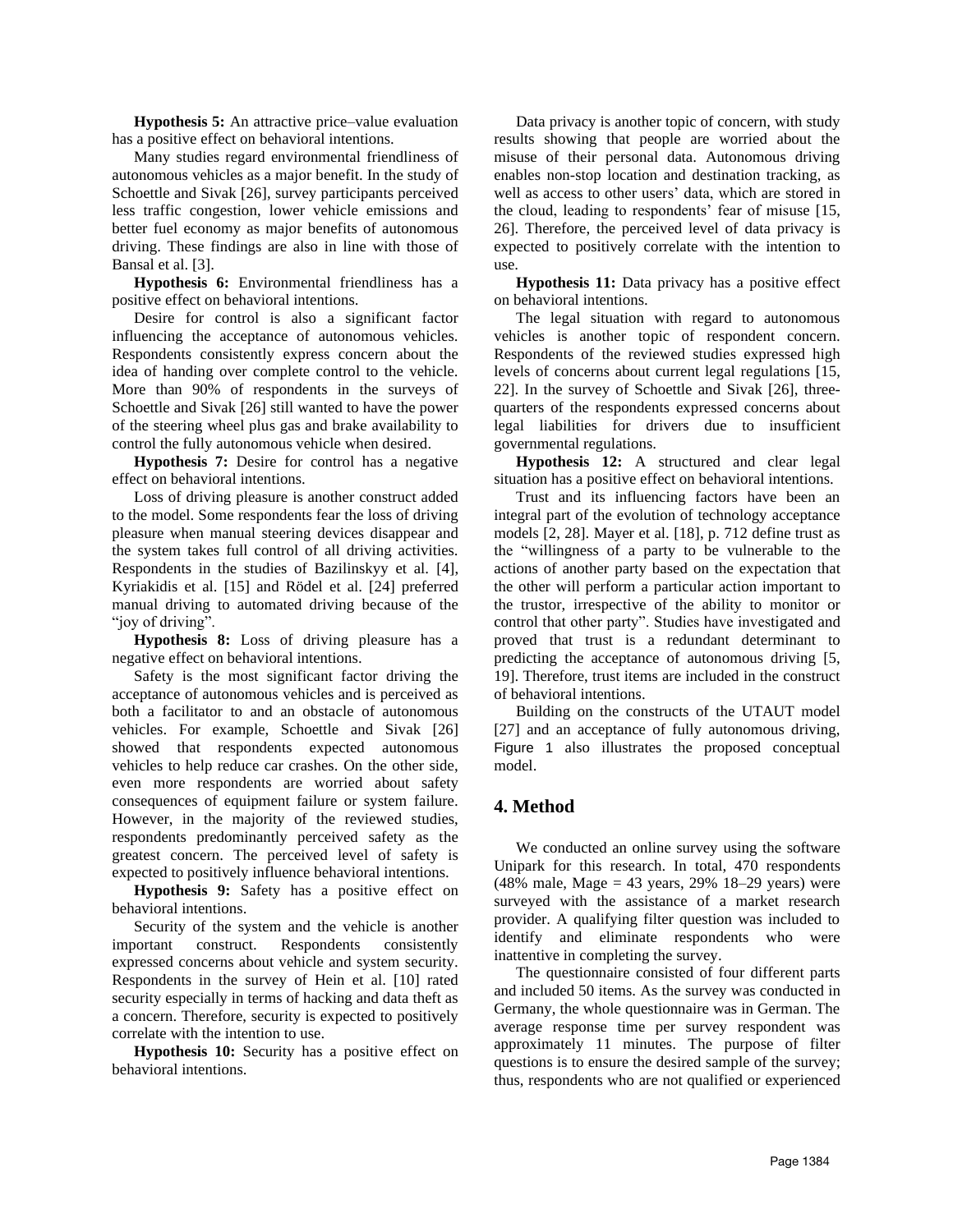enough to answer the questionnaire are sorted out. The respondents of this study needed to meet the following characteristics: owned a driver's license, owned or used a car and had basic knowledge of autonomous driving. The second part of the questionnaire contained demographic and personal survey questions on a multiple-choice basis. The demographic questions collected data on age, gender, education and income. The next parts of the survey contained the UTAUT items, and each construct was verified by three items on a 7-point Likert scale (1 = "strongly disagree",  $7 =$ "strongly agree"). The only exceptions were the constructs "price", which had two items, and "intention to use", which had five items.

The sample collection was carried out in two stages. First, 40% of the respondents were randomly collected, and second, 60% were collected through defined quota parameters. These quota parameters include the relevance of autonomous driving technology for specific age groups. The following quota parameters for the sample size were given: 30% for those aged of 18 to 29 years and 30% for those aged 30 to 39 years.

Before the full-scale survey was conducted, the questionnaire was first completed by a small sample of respondents to identify potential problems or inconsistencies in the questionnaire. The pre-test was conducted with 36 respondents to examine the comprehensibility, quality and duration of the questionnaire. From these results, some corrective actions were taken. In addition, an initial evaluation of the pre-test data showed that some constructs of the research model were not significant enough to test the different hypotheses. As a result, the less meaningful items were replaced with stronger ones.

The program SmartPLS served to analyze the given statistical data and to verify the defined research model of the study. Subsequent to the estimation of the parameters, a variance analytical model that calculates the relationships and dependencies between indicators and the latent variables can be constructed [9, 11]. As a result, PLS-SEM was considered a suitable method to examine the relationships between the single constructs of the research model.

In addition to the analysis of the conceptual model of user acceptance, a specific set of use cases for typical user activities in the third place was tested. In particular, typical user activities while sitting in an autonomous driving car were collected and grouped into four modes. The preferences of the users with regard to the four conceptualized modes were also assessed in the standardized survey.

### **5. Result**

Before analyzing the causal model, the measurement models were assessed for the validity and reliability of the conceptualized constructs and items. For consistency purposes, the well-established guidelines of Hair et al. [9] are applied.

### **5.1. Measurement Model Assessment**

The internal consistency reliability evaluates the consistency of results obtained with different test items. Traditionally, Cronbach's alpha is used as a measurement metric. However, given the limitations of Cronbach's alpha, composite reliability (CR) is applied. All values in the applied measurement model range between .70 and .95, thus supporting internal consistency reliability (see [Table](#page-5-0) 2).

To evaluate the convergent validity of a reflective construct, the indicator loadings and the average variance extracted (AVE) need to be assessed. The majority of the indicator loadings are clearly higher than the recommended threshold of .7. Only two items have values ranging between  $.4$  and  $.7$ . In general, indicators with loadings between .4 and .7 should only be removed from the model if their elimination leads to an increase in CR. Nevertheless, the impact on content validity also must be considered [9] Therefore, the indicators SI2 and DC1 are kept in the model. Assessment of the AVE reveals that all registered values are higher than the required threshold of .5, suggesting that the construct explains more than half the variance of its indicators on average.

Discriminant validity describes the extent to which a construct differs from other constructs along empirical standards. Traditionally, researchers have relied on two test criteria: cross-loadings and the Fornell–Larcker criterion. However, recent studies have shown that the performance of neither crossloadings nor the Fornell–Larcker criterion is truly reliable. Therefore, Henseler et al. [12] introduced the heterotrait-monotrait (HTMT) ratio of correlations, which is mean of all indicator correlations measuring different constructs in relation to the geometric mean of the average indicator correlation measuring its own construct [9].

According to research, a threshold of .90 is acceptable if the path model contains constructs that are conceptually similar. If the constructs in the path model are conceptually more different, a limit of .85 should be taken. Evaluation of the model shows that all HTMT values are .85 and lower. Thus, all constructs are empirically different.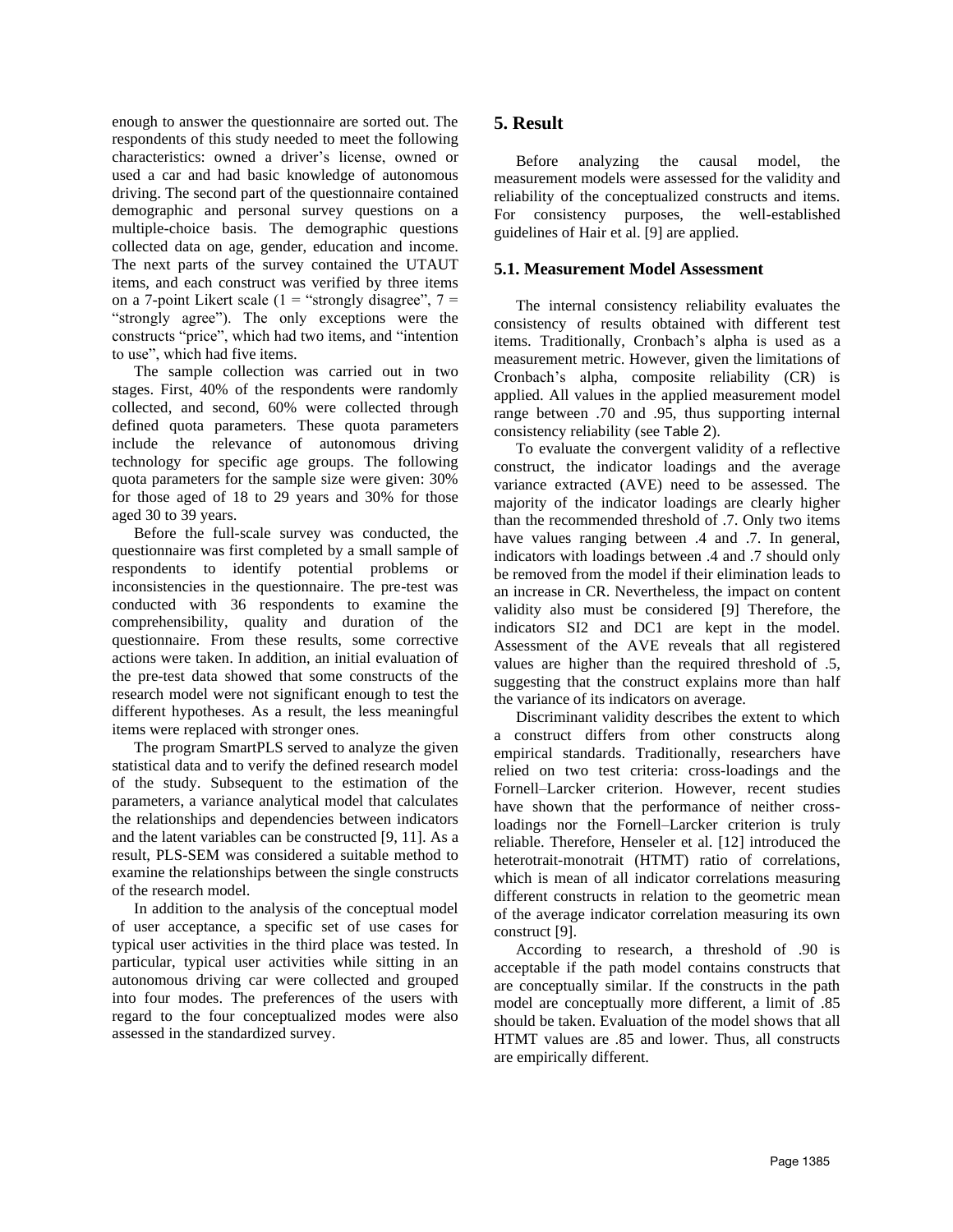<span id="page-5-0"></span>

| Construct  | Item             | <b>Item Description</b>                                                                                 | Loadings | CR  | <b>AVE</b> |
|------------|------------------|---------------------------------------------------------------------------------------------------------|----------|-----|------------|
| BI         | BI1              | I would like to own an autonomous car.                                                                  | .92      | .92 | .72        |
|            | BI2              | I would use an autonomous car as soon as it is available on the market.                                 | .88      |     |            |
|            | BI3              | I can imagine the use of an autonomous car-sharing service.                                             | .72      |     |            |
|            | BI4              | I would trust the driving skills of an autonomous car more than my own.                                 |          |     |            |
|            | $\overline{BI5}$ | I am highly confident in an autonomous driving system.                                                  | .90      |     |            |
| DC         | DC1              | I want to be able to take control of the autonomous car at all times.                                   | .64      | .84 | .64        |
|            | DC2              | The transfer of control to an autonomous car is difficult for me.                                       |          |     |            |
|            | DC3              | Being able to control a car manually is important to me.                                                | .83      |     |            |
| <b>DPR</b> | DPR1             | I think that data collected on me will not be used for commercial purposes.                             | .88      | .91 | .78        |
|            | DPR <sub>2</sub> | The data collected on me will be treated confidentially.                                                | .87      |     |            |
|            | DPR <sub>3</sub> | I think that legal regulations will lead to sufficient data protection.                                 | .88      |     |            |
| EE         | EE1              | I think it would be easy for me to learn to operate an autonomous car.                                  | .80      | .88 | .72        |
|            | EE2              | I imagine the handling of an autonomous car to be clear and understandable.                             | .88      |     |            |
|            | EE3              | I imagine the operation of an autonomous car to be easier than that of a conventional car.              | .85      |     |            |
| EF1<br>EF  |                  | Autonomous cars lead to a lower traffic load.                                                           | .83      | .89 | .73        |
|            | EF <sub>2</sub>  | Autonomous cars have increased fuel efficiency.                                                         | .86      |     |            |
|            | EF3              | Autonomous cars are more environmentally friendly than conventional cars.                               | .86      |     |            |
| HM         | HM1              | Autonomous cars are more entertaining than traditional cars.                                            | .88      | .94 | .84        |
|            | HM2              | Using an autonomous car would increase my driving experience.                                           | .92      |     |            |
|            | HM3              | Autonomous cars would give me great pleasure.                                                           | .94      |     |            |
| <b>LDP</b> | LDP1             | In a car, I prefer being the driver rather than the passenger.                                          | .87      | .91 | .77        |
|            | LDP <sub>2</sub> | I like driving a car.                                                                                   | .87      |     |            |
|            | LDP3             | The control of a car gives me pleasure.                                                                 | .89      |     |            |
| <b>LEG</b> | LEG1             | I think the current legislation regarding autonomous cars is sufficient.                                | .83      | .91 | .78        |
|            | LEG <sub>2</sub> | In the case of an accident of an autonomous car, it is clear who bears the blame.                       | .89      |     |            |
|            | LEG3             | The legal framework regarding autonomous cars is clearly defined.                                       | .93      |     |            |
| P          | P <sub>1</sub>   | I'm ready to pay extra for an autonomous car.                                                           | .96      | .95 | .92        |
|            | P <sub>2</sub>   | The benefits of an autonomous car will justify the price.                                               | .95      |     |            |
| PE         | PE1              | Autonomous cars are faster and more efficient than traditional cars.                                    | .77      | .89 | .68        |
|            | PE <sub>2</sub>  | Autonomous cars give me time for other activities.                                                      | .86      |     |            |
|            | PE3              | Autonomous cars enable increased mobility for specific target groups (e.g. minors, elderly              | .78      |     |            |
|            |                  | physically disabled persons).                                                                           |          |     |            |
|            | PE4              | Driving in an autonomous car increases my productivity.                                                 | .88      |     |            |
| <b>SAF</b> | SAF1             | Autonomous cars increase traffic safety.                                                                | .92      | .94 | .83        |
|            | SAF <sub>2</sub> | I think that autonomous cars will reduce traffic accidents.                                             | .94      |     |            |
|            | SAF3             | An autonomous car drives more safely than I do.                                                         | .88      |     |            |
| <b>SEC</b> | SEC1             | I think autonomous driving systems are safe and cannot be hacked.                                       | .92      | .93 | .82        |
|            | SEC <sub>2</sub> | Autonomous driving systems are not prone to unauthorized third-party access.                            | .88      |     |            |
|            | SEC3             | I think the cyber security of an autonomous car is guaranteed.                                          | .91      |     |            |
| SI         | SI1              | My family and friends would like it if I used an autonomous car.                                        | .90      | .83 | .63        |
|            | $\overline{SI2}$ | I would like to have my family and friends use an autonomous car first before deciding on it<br>myself. | .51      |     |            |
|            | SI3              | People who are close to me would encourage me to use an autonomous car.                                 | .91      |     |            |
|            |                  |                                                                                                         |          |     |            |

#### **Table 2 Validity and reliability of construct items**

### **5.2. Causal Model**

The final structural model provides a detailed overview of the significance of the relationships and the model's predictive power. The model explains 82% of the variance in intention to use autonomous vehicles and therefore has substantial explanatory power (see [Figure 1](#page-6-0)).

In total, eight of the 12 hypotheses are supported, while four are rejected. The strongest predictor of the UTAUT2 turned out to be non-significant. Moreover, of the seven added predictors based on in-depth literature research, four have a significant effect on intention to use.

The analysis of the path coefficients confirmed the significant, positive effects of safety (.289\*\*\*) and hedonic motivation (.228\*\*\*), in support of H9 and H4. Furthermore, the hypothesized significant, negative effect of desire for control  $(-.180^{***})$  was confirmed, providing support for H7. Likewise, social influence  $(.116***)$ , price–value  $(.136***)$ , and security (.107\*\*\*) all had a significant, positive effect on behavioral intention. Therefore, H3, H5, and H10 are also accepted. A smaller but also significant, positive effect was found for effort expectancy  $(.048**)$  and data privacy  $(.047*)$ . Thus, H<sub>2</sub> and H<sub>11</sub> are confirmed. In contrast with expectations, the path analysis did not confirm the hypothesized significant, positive effects for performance expectancy (.050),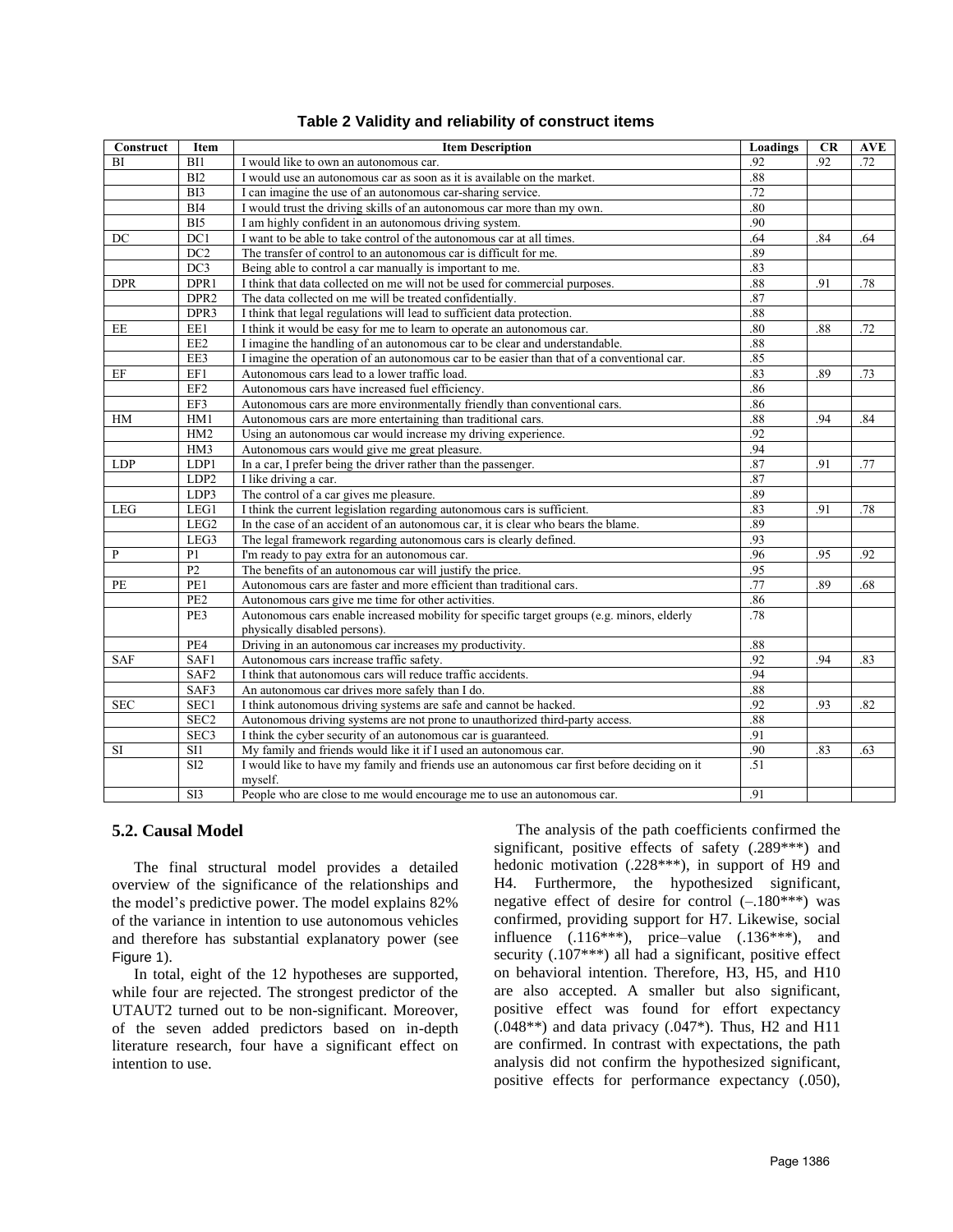environmental friendliness  $(-.015)$  or legal  $(-.005)$ . Thus, H1, H6, and H12 are not supported. Finally, the hypothesized significant, negative effect of loss of driving pleasure was not significant, rejecting H8.



**Figure 1 Causal model and p-values**

<span id="page-6-0"></span>The effect of the four conceptualized control variables was assessed with multi-group analysis. Moderating effects were conceptualized as age, gender, education and income. First, the moderating effect of age was examined. The questionnaire offered a choice of six age groups. For evaluation purposes of the moderating effects, these age groups were subdivided into three groups: young respondents (18–39 years), middle-aged respondents (40–59 years), and old respondents (above 60 years). Subsequently, these age groups were compared with one another. One significant difference was between young and old respondents. Vehicle security and protection against unauthorized interference had no influence on the intention to use for older participants. For younger participants, however, a strong positive effect was found. Second, significant moderating effects were assessed for gender. The only significant difference between women and men was the effect of safety on the intention to use. Although safety plays an important role for both genders, the positive influence on behavioral intention was significantly greater for men. The moderating effects of gender in combination with age were also evaluated. For this purpose, both genders between and within their same age groups were compared. The comparison of women in different age groups shows one significant difference. The direct positive effect of vehicle security on behavioral intentions was significant greater for young than old women. The comparison of men in different age groups also includes some significant deviations. The hedonic motivation of technology had a greater impact on usage intentions for old than young men. However,

the social influence of their environment had a significantly stronger impact on the intention to use for young than old men. The comparison of gender within the same age groups did not reveal any significant differences. Third, the moderating effect of education was evaluated. Again, there were seven different answer categories in the questionnaire, which were summarized for evaluation according to the following three categories: education 1 (no school qualification, "Certificate of secondary education"), education 2 (general higher education entrance qualification), and education 3 (bachelor's degree, master's/diploma degree, doctoral degree). The comparison of the different education categories showed significant differences between respondents with a low educational level and those with a median educational level. The significant, negative effect of desire for control on behavioral intentions for those in education 2 was greater than that for people with lower education. However, general safety aspects had a stronger positive influence on the behavioral intentions of people in education 1. Fourth, respondent income was examined as the last moderating effect. The possible seven answer categories of the questionnaire were grouped into three categories: low income (up to 30,000 gross annual salary), middle income (30,000 to 50,000 gross annual salary) and high income (more than 50,000 gross annual income). There was a significant difference between the low-income category and the high-income category. The positive effect of the price–value ratio on behavioral intentions was significantly greater for respondents with high incomes than for those with low incomes.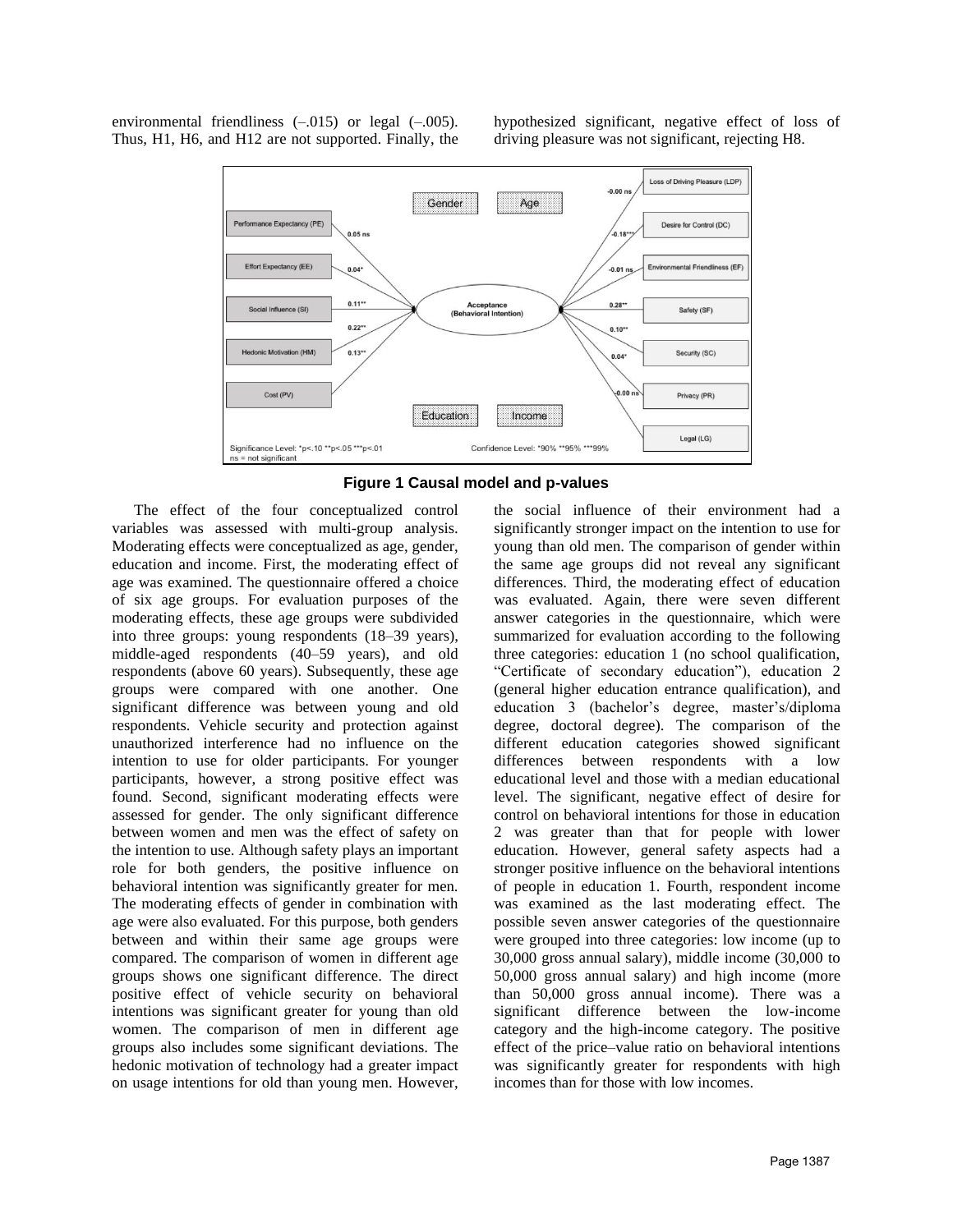#### **5.3 Third Place**

The evaluation of the questionnaire items shows that of the four proposed interior modes of current conceptual studies, the driving mode received the highest approval at 59%. Family mode received 41% approval, and 37% indicated their intention to use the lounge mode. Only 18% of the respondents indicated an intention to use the business mode. The second interior item dealt with the evaluation of non-drivingrelated activities people would like to perform while riding in an autonomous vehicle. Notably, 69% of the respondents indicated a desire to look out the window. [Figure 2](#page-7-0) depicts the activities respondents would like to engage in while riding in an autonomous vehicle. It is organized in four categories of possible activities that the users could engage in their third place of life.<br>BASIC NEEDS



<span id="page-7-0"></span>**Figure 2 The impact of autonomous cars on customer use of time**

#### **6. Implications**

The findings of the research model provide empirical support for eight of the 12 proposed relationships. The model has substantial predictive power, explaining more than three-quarters of the variance in intentions to use autonomous vehicles. This leads to multiple implications for theory and practice.

This research makes a significant contribution to both user acceptance research in general and the research on driverless autonomous cars in particular. Recent studies are quite vague regarding general user acceptance or show inconsistent results on how user adoption is conceptually defined. This study adds a more detailed account of the factors that drive people to use autonomous vehicles. Further analysis could provide even more detailed insights into how moderating factors could influence the acceptance rate.

H1 regarding performance expectancy did not show a significant, positive effect on behavioral intentions toward an autonomous vehicle. In both the UTAUT and UTAUT2 models, as well as in various other studies, performance expectancy has proved to be the strongest predictor [27]. However, the non-significant effect shows that a large proportion of people do not yet have high performance expectations of autonomous driving systems. The lack of practical experience with autonomous vehicles, the unforeseeable market launch and critical media reports could be reasons. Thus, further testing should be conducted with other items to explore the effect of performance expectancy on behavioral intentions in the context of autonomous driving. H2, which is also a main predictor in the UTAUT2 model, showed a small significant effect and was supported. This indicates that respondents are confident in handling self-driving vehicles.

The perceived loss of driving pleasure was hypothesized to have a significant, negative effect on behavioral intentions toward autonomous vehicles. However, H8 proved to have no effect and therefore was rejected. This result shows that people do not attach much importance to manual driving and perceive the act of driving as more burdensome than fun. The increasing comfort provided by modern driver assistance systems could contribute to this development. The hypothesized negative effect of desire for control was strongly supported. As postulated, the act of handing over complete control with no option to take over manual control is a major area of concern for study respondents. Other than hypothesized in H6, the environmental friendliness of autonomous vehicles does not influence respondents' behavioral intentions. Previous studies have found that people perceive the positive effects of autonomous vehicles on the environment as a significant benefit [3, 26]. Nevertheless, the non-significant effect indicates that though respondents perceive these developments as a benefit of autonomous vehicles, they are not relevant enough to actually influence their usage intentions. Reasons for the non-significant influence of environmental friendliness on the intention to use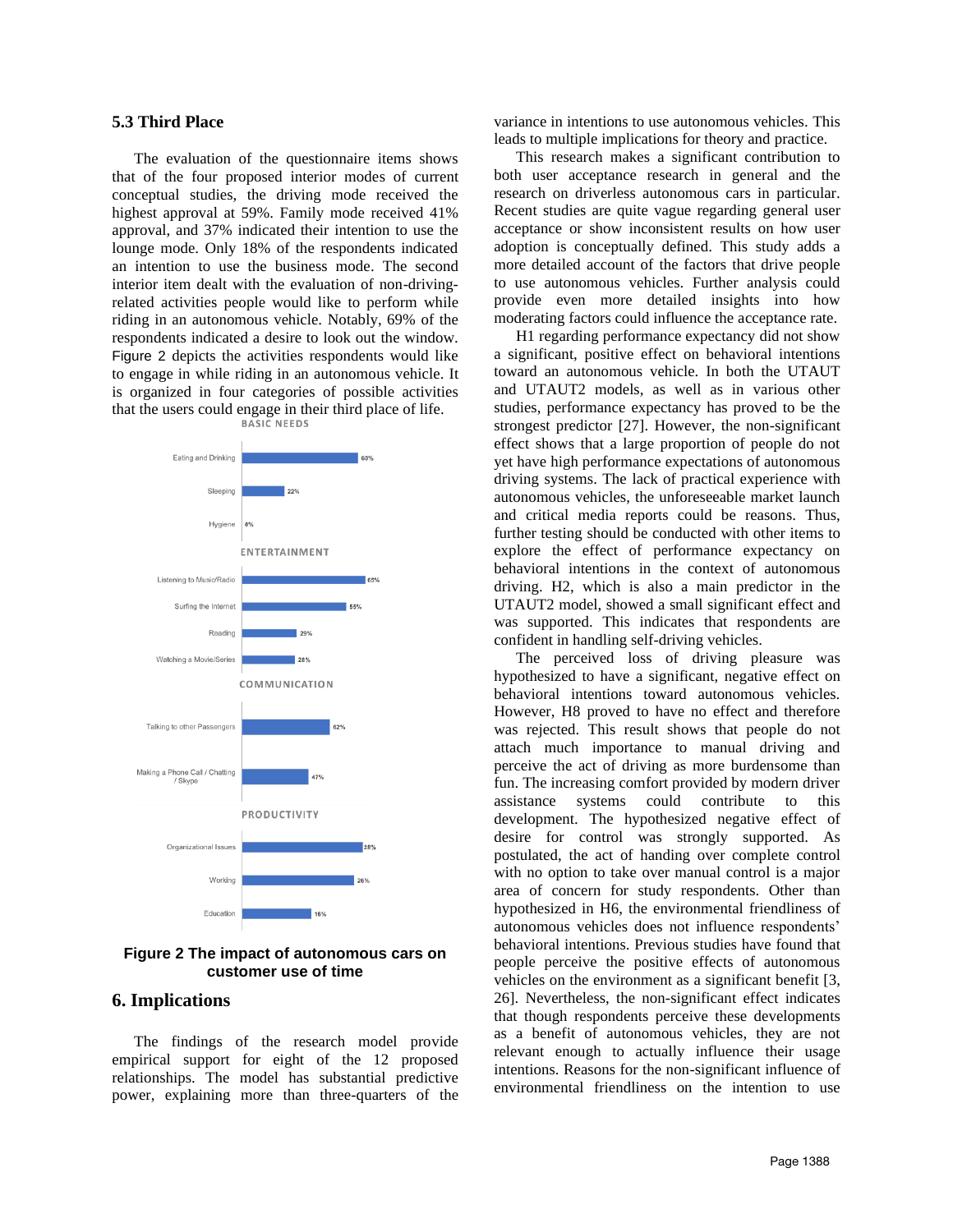could also be due to the increasingly controversial discussion of the actual environmental added value of electric powertrains. On the one hand, a considerable part of today's electricity is still being generated from lignite. On the other hand, the carbon dioxide emissions in the production of these cars are often higher than those of conventional cars. Furthermore, a recent study on the tradeoff between increasing environmental impacts of autonomous driving and the expected increases in driving efficiency revealed that autonomous vehicles will result in 9% reduction in energy and greenhouse gas emissions [8].

The finding that safety has the strongest positive effect on people's intention to use reflects findings of previous studies and supports H9. The safety of an autonomous driving system has top priority for potential users and is a key predictor of their intention to use.

The vehicle security of autonomous vehicles also has a significant, positive effect on people's intention to use. Cyber security and protection against unauthorized access are fundamental requirements for many participants and strongly correlate with the intention to use. Although H11 was accepted, there was only a moderately significant, positive effect. The recent introduction of the general data protection regulation by the EU could have influenced the perception of data privacy. The new legislation provides comprehensive regulations for the privacy and processing of personal data [7].

The postulated positive effect of legal regulations on behavioral intentions was not significant. The rejection of H12 could be due to the regulation introduced in 2017 of highly and fully automated driving. By introducing this legislation, Germany became the first country to regulate automated driving in a uniform framework. In general, the German Highway Traffic Code is considered safe and reliable. Therefore, people might assume that there will be comprehensive regulations for the market launch of autonomous driving systems.

### **7. Conclusions**

The core aim of this paper was to explore the factors that influence the intention to use an autonomous driving system in the future. Therefore, an adapted version of the UTAUT model was introduced.

The empirical findings proved that safety has the strongest positive effect on the intention to use an autonomous vehicle, followed by hedonic motivations. This means that users who assume a high degree of safety aspects are more likely to use an autonomous vehicle than people who assume a low degree of safety. This also means that these people believe that it

would be fun to drive an autonomous vehicle in comparison with people who assume a low degree of safety. Furthermore, the desire for control has the strongest negative effect on users' behavioral intentions. That is, users with a high desire for control are less willing to use an autonomous vehicle than people with a low desire for control. Significant, positive effects were also found for effort expectancy, social influence, price–value, safety, security and data privacy. Surprisingly, the performance expectancy construct did not have a significant effect on behavioral intentions. Loss of driving pleasure, environmental friendliness and legal regulations also did not show any significant effects.

The finding that the driving mode received the highest approval shows that the confidence in autonomous driving systems is still expandable. The level of approval of the family mode and the preference for activities that fall into the communication and entertainment categories show that interior design should initially go in this direction. Although the failed activities and concepts that fall into categories such as wellness have received scant attention, it is likely that this could change with increasing experience with autonomous vehicles and confidence.

## **8. Future Research**

Future studies could investigate the influencing factors of the acceptance of autonomous driving systems using experiments. Because the actual interaction with autonomous driving systems or, at least, with simulators will provide more comprehensive insights, data should be collected both in advance and after conducting the experiment.

In addition, use of longitudinal studies instead of cross-sectional studies will provide further conclusions about the acceptance factors and their changes. Furthermore, the implementation of cross-cultural studies is recommended in view of the range of this technical development. When assessing moderating effects, research should also ensure that the sample size is sufficient to derive valid results. In general, it is advisable to conduct further testing with larger sample sizes.

Moreover, the involvement of people usually excluded from the use of individual mobility vehicles makes sense, as autonomous driving allows all people, regardless of whether they have a driver's license or physical restrictions, to use autonomous vehicles. For this, further analysis should include moderating factors more extensively.

Finally, the service potential for non-driving-related activities in autonomous vehicles is tremendous, and